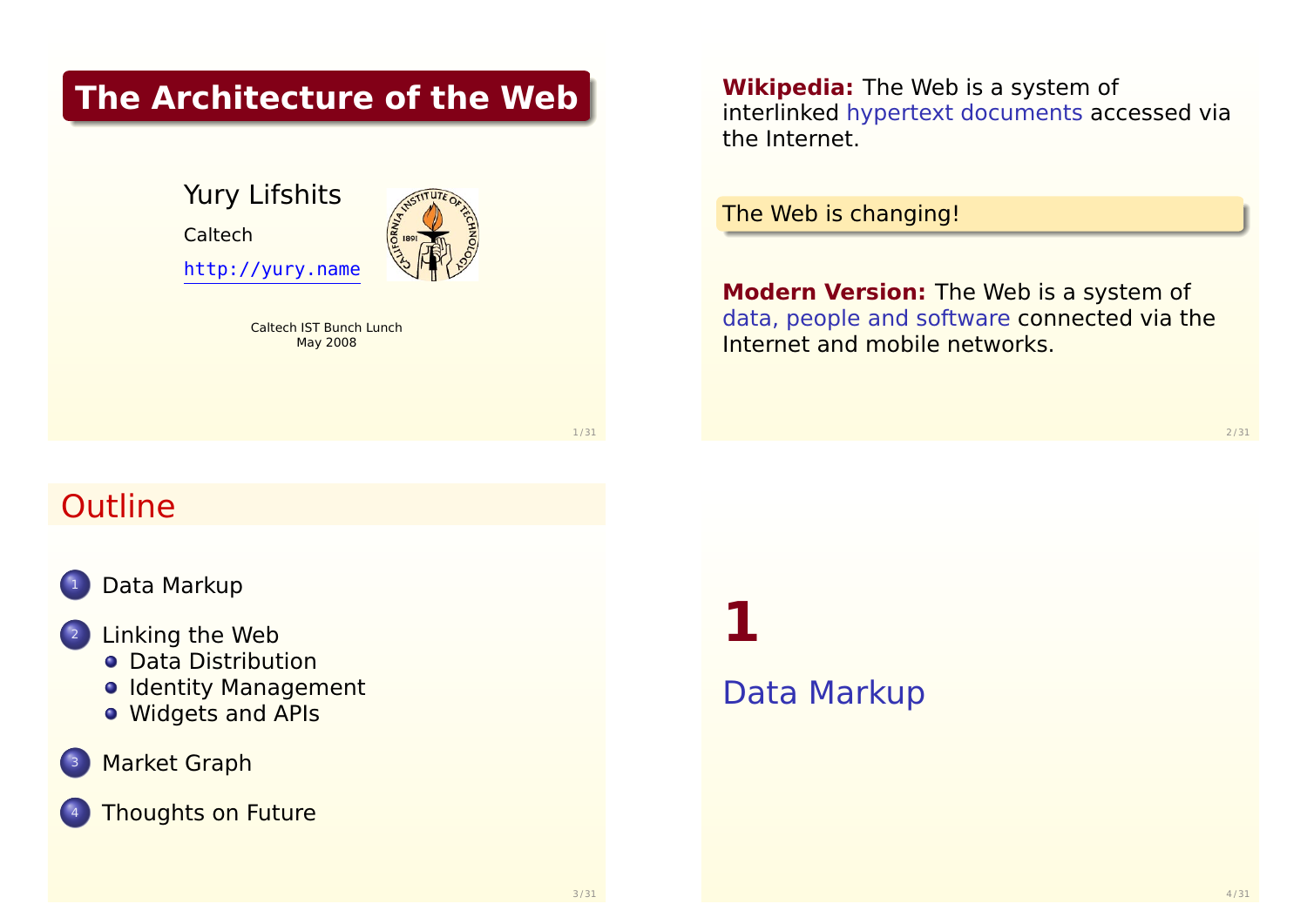#### W3C Standards

- HTML, XHTML
- **o** CSS
- XML, RDF

<rdf:RDF xmlns:rdf="http://www.w3.org/1999/02/22-rdf-syntax-ns#" xmlns:dc="http://purl.org/dc/elements/1.1/"> <rdf:Description rdf:about="http://en.wikipedia.org/wiki/Tony\_Benn"> <dc:title>Tony Benn</dc:title> <dc:publisher>Wikipedia</dc:publisher> </rdf:Description>  $\lt$ / $rdf$ :RDF $>$ 



5 / 31

#### FOAF: Example

<rdf:RDF xmlns:rdf="http://www.w3.org/1999/02/22-rdf-syntax-ns#" xmlns:foaf="http://xmlns.com/foaf/0.1/" xmlns:rdfs="http://www.w3.org/2000/01/rdf-schema#"> <foaf:Person rdf:about="#JW"> <foaf:name>Jimmy Wales</foaf:name> <foaf:mbox rdf:resource="mailto:jwales@bomis.com" /> <foaf:homepage rdf:resource="http://www.jimmywales.com/" /> <foaf:nick>Jimbo</foaf:nick> <foaf:depiction rdf:resource="http://www.jimmywales.com/aus\_img\_small.jpg" /> <foaf:interest> <rdf:Description rdf:about="http://www.wikimedia.org" rdfs:label="Wikipedia" /> </foaf:interest> <foaf:knows> <foaf:Person> <foaf:name>Angela Beesley</foaf:name> </foaf:Person> </foaf:knows> [</foaf:Person>](http://tantek.com/presentations/2006/07/what-are-microformats/)  $\lt$ / $rdf:RDF$ 

#### FOAF



- Mission: creating machine-readable pages describing people, the links between them and the things they create and do
- o Started in 2000 by Libby Miller and Dan **Brickley**
- **Tim Berners-Lee: FOAF is a basis for** Global Giant Graph

6 / 31

#### **Microformats**



- **Grassroots approach to Semantic Web**
- Notable microformats: hCalendar, hCard, hReview, hResume, XFN, XOXO

http://tantek.com/presentations/2006/07/what-are-microformats/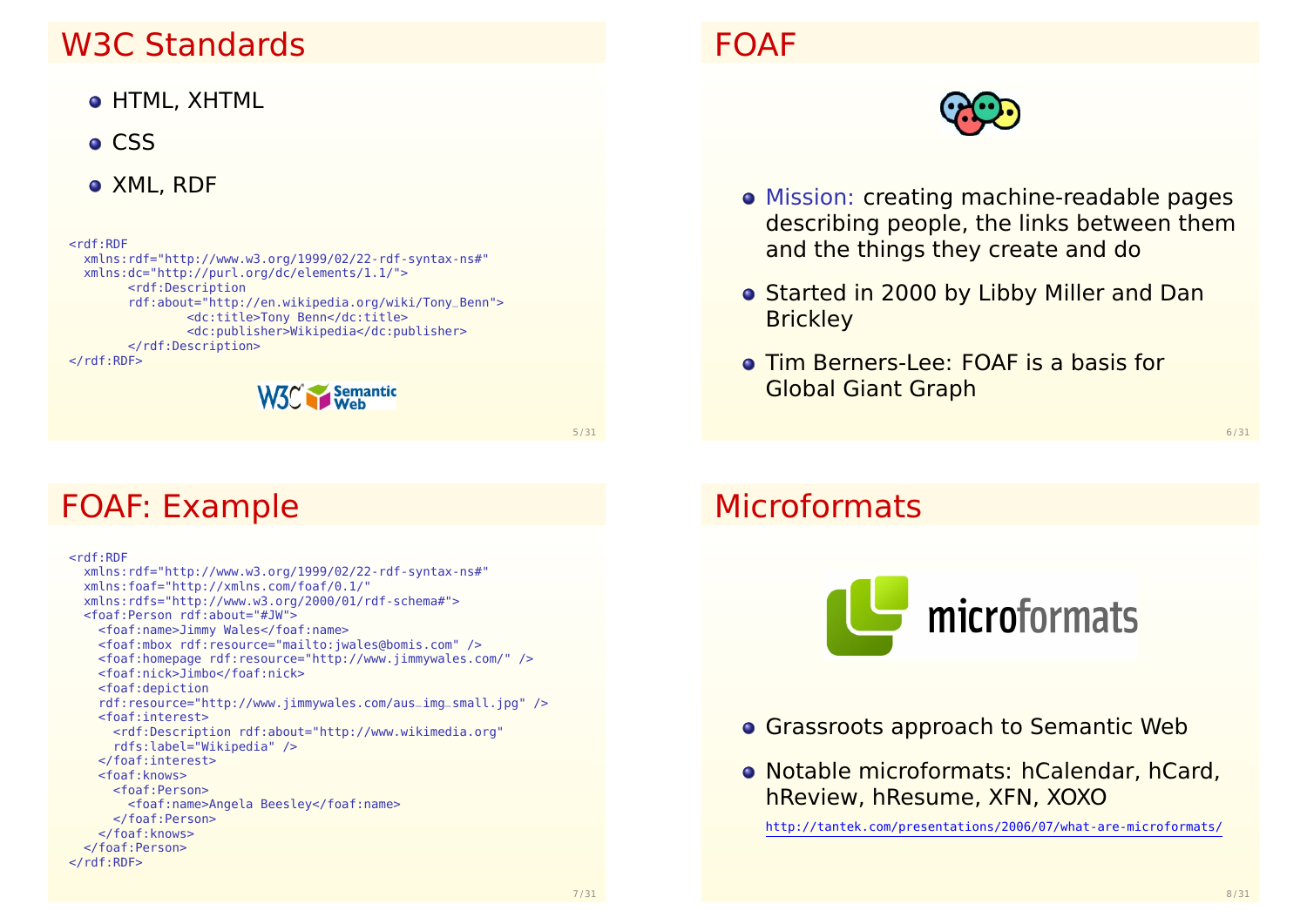#### Microformat Example: hCard

```
<div class="vcard">
     <div class="fn">Joe Doe</div>
     <div class="org">The Example Company</div>
     <div class="tel">604-555-1234</div>
     <a class="url" href="http://example.com/"
    >http://example.com/</a>
\langlediv>
```
#### Social Graph API

Brad Fitzpatrick presents Social Graph API:

http://www.youtube.com/watch?v=LabCylbapuM

10 / 31

#### Types of Connections

- Pointers (URL, XRI & XDI, Yahoo woeID)
- **Data distribution**
- o Identity management
- <span id="page-2-0"></span>Widgets and APIs

# **2** [Linking the Web](http://www.youtube.com/watch?v=LabCylbapuM)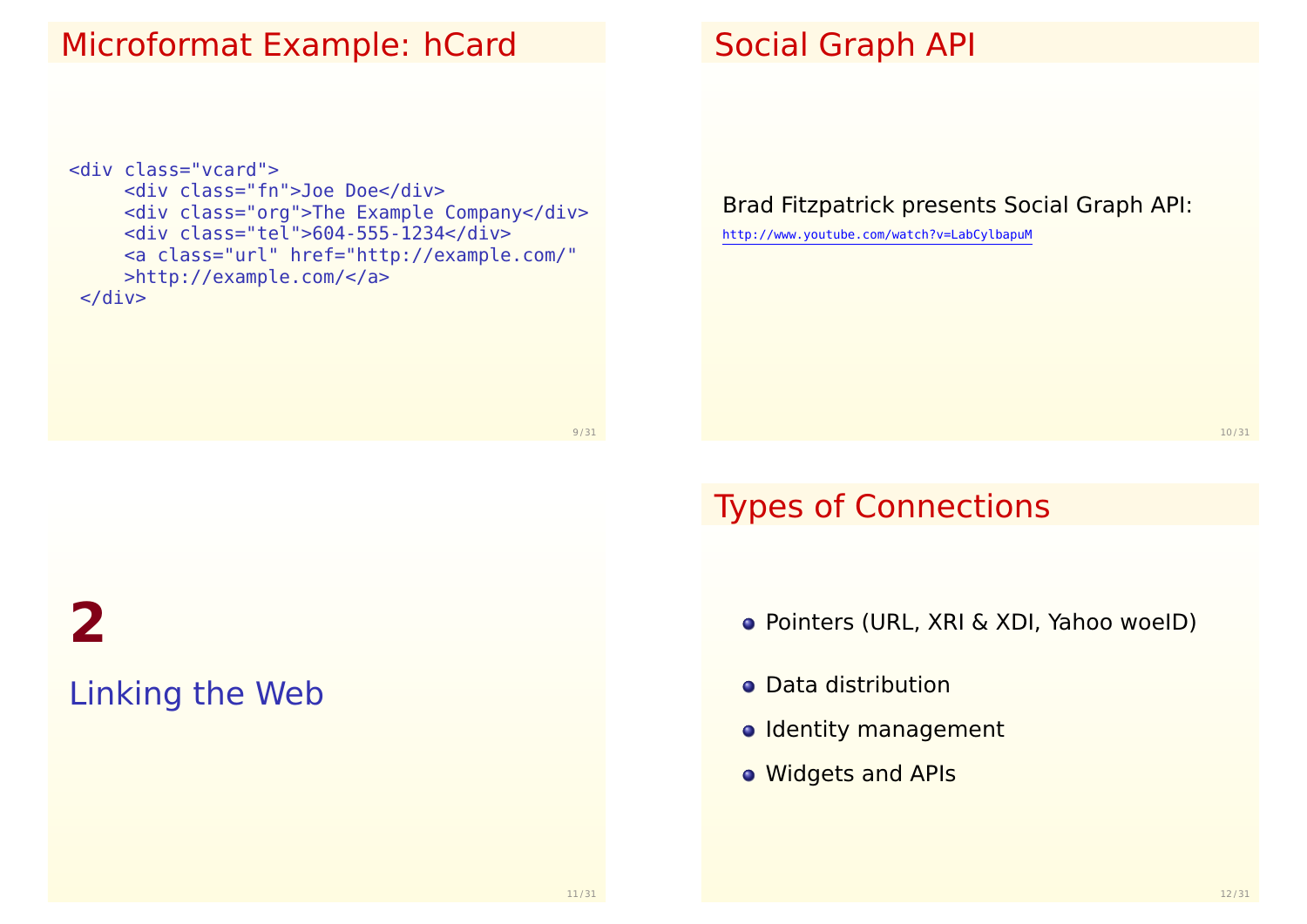#### Full name Really Simple Syndication RDF Site Summary

- **o** Started in 1999 by Ramanathan V. Guha
- **.** List of feeds: OPML
- Attention profile: APML
- Challenges: filtering, discovery, promotion

13 / 31

#### Viral Propagation

- Digg, Yahoo! Buzz
- Del.icio.us, Stumbleupon
- **o** Social news feeds (Facebook news, FriendFeed)

#### RSS Example

| xml version="1.0"? <rss version="2.0"></rss>                                |       |
|-----------------------------------------------------------------------------|-------|
| $<$ channel $>$                                                             |       |
| <title>Lift Off News</title>                                                |       |
| <link/> http://liftoff.msfc.nasa.gov/                                       |       |
| <description>Liftoff to Space Exploration.</description>                    |       |
| <language>en-us</language>                                                  |       |
| <pubdate>Tue, 10 Jun 2003 04:00:00 GMT</pubdate>                            |       |
| <lastbuilddate>Tue, 10 Jun 2003 09:41:01 GMT</lastbuilddate>                |       |
| <docs>http://blogs.law.harvard.edu/tech/rss</docs>                          |       |
| <generator>Weblog Editor 2.0</generator>                                    |       |
| <managingeditor>editor@example.com</managingeditor>                         |       |
| <webmaster>webmaster@example.com</webmaster>                                |       |
| <ttl>5</ttl>                                                                |       |
|                                                                             |       |
| $<$ item $>$                                                                |       |
| <title>Star City</title>                                                    |       |
| <link/> http://liftoff.msfc.nasa.gov/news/2003/news.asp                     |       |
| <description>How do Americans get ready to work with Russians</description> |       |
| aboard the International Space Station? They take a crash                   |       |
| course in culture, language and protocol at Russia's                        |       |
| Star City.                                                                  |       |
| <pubdate>Tue, 03 Jun 2003 09:39:21 GMT</pubdate>                            |       |
| <guid>http://liftoff.msfc.nasa.gov/2003/06/03.html#item573</guid>           |       |
| $\texttt{~}/\texttt{item}$                                                  |       |
|                                                                             | 14/31 |

# OpenId



- Glossary: identity provider, relying party
- 2005: Started by Brad Fitzpatrick in LiveJournal project
- <span id="page-3-0"></span>• 2007: OpenID Foundation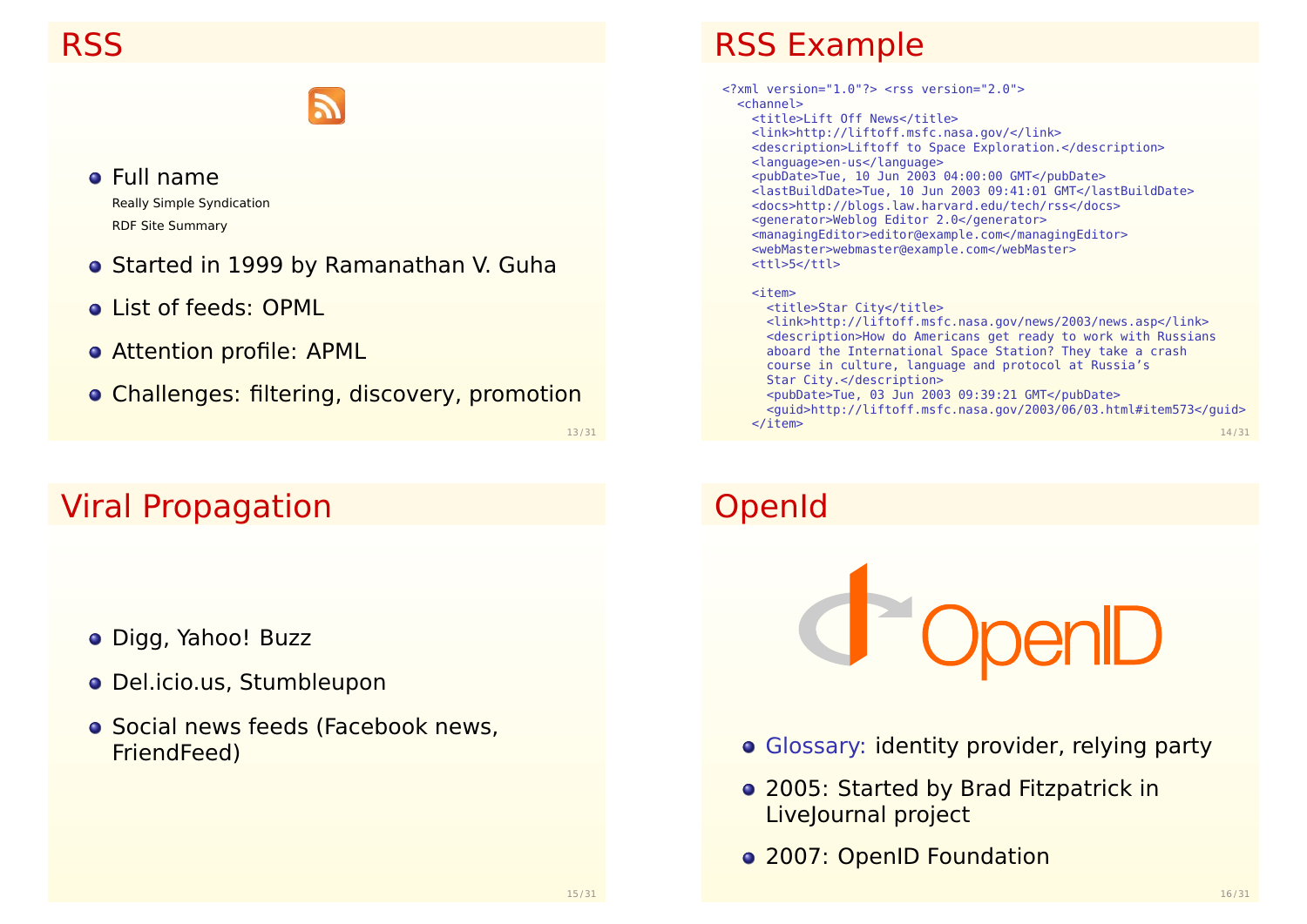## OAuth



- **Open standard for access delegation**
- **Started in November 2006, first draft in** October 2007
- **Glossary: User, Consumer, Service** Provider, Protected Resources
- Challenges: phishing attack, DoS attack

#### Facebook Platform

- A framework for creating third-party applications that interact with core Facebook features. Launched in May 2007
- Interface (API), Query (FQL), Markup (FBML)
- Anatomy: about, left nav, Facebook canvas pages, profile box, profile action links, privacy settings, news feed, alerts, message attachments, requests

18 / 31

## Other Application Platforms

- OpenSocial, FriendConnect, Y!OS
- **•** Firefox extensions and userscripts (via GreaseMonkey)
- iPhone OS
- **o** iGoogle, Netwibes, Yahoo Pipes
- Wordpress & Drupal, Salesforce.com,

#### APIs

- Google AJAX Search API, Yahoo Search API, Yahoo SearchMonkey
- **MySpace Data Availability,** FacebookConnect
- <span id="page-4-0"></span>Yelp API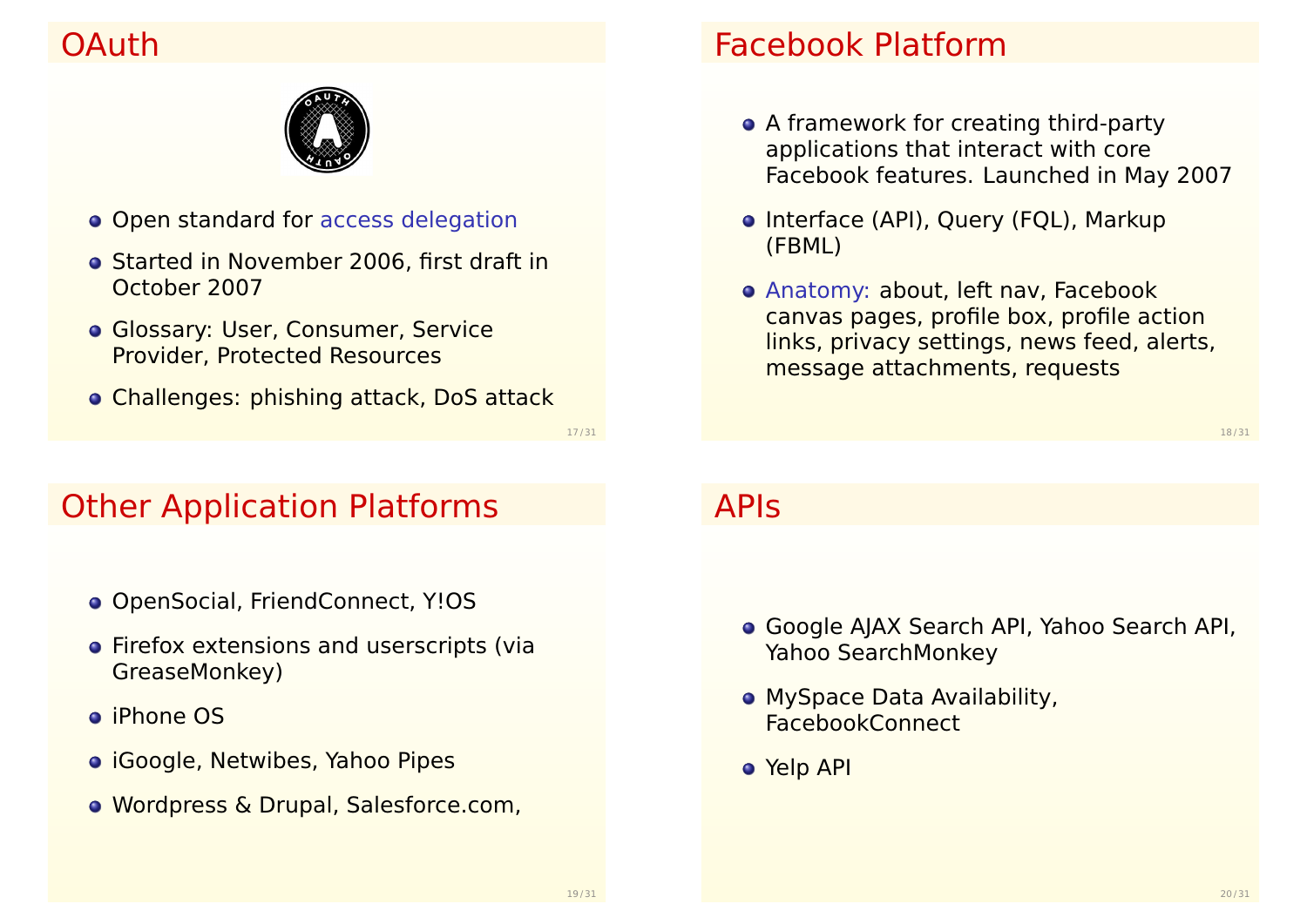**3**

# Ongoing Project: Market Graph

21 / 31

## Applications of Market Graph

- **e** Recommendations
- **o** Search
- Ad targeting
- **•** Viral propagation
- **o** Demand generation
- Platform for third-party applications
- **Market computing**

#### Market Graph

**Market Graph** is a graph of relations between people, businesses and products.

- Transactions (I bought, I order)
- Evaluation (I like, I hate, product rating)
- Demand (wishlists, problem list)
- **Authorship and employment**

#### Market Graph: Questions

- **•** Business model and incentives
- Centralized vs. decentralized?
- **o** Data reliability
- <span id="page-5-0"></span>Publishing Market Graph data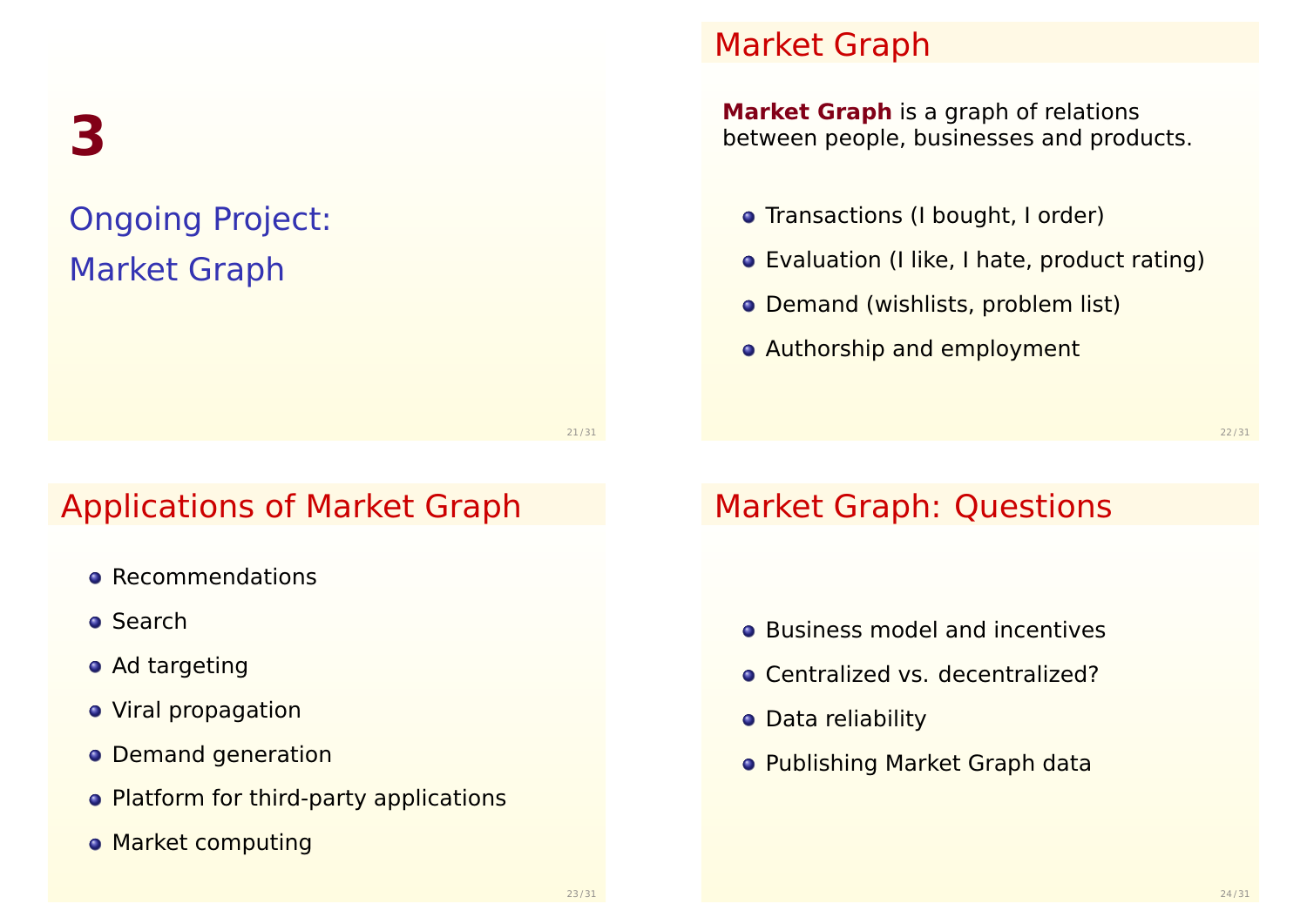**4**

# Thoughts on Future

#### Emerging Technologies in the Web

- **O** Augmented reality, Geoweb
- **•** Vector graphics, 3D
- **O** Internet TV, video
- Ubiquitous computing
- **O** Semantic web
- **O** Artificial intelligence, question answering
- **Machine translation**
- **O** Intelligent agents
- **O** New interfaces (HCI)

26 / 31

#### Web OS

- Web office: Google Docs, Zoho
- **Social platforms: Facebook, OpenSocial**
- DesktopTwo, Netvibes, iGoogle, myYahoo
- **•** Firefox Gran Paradiso
- **CMS as Web OS?**

# DataPortability.org



- Participants: Google, Facebook, Plaxo, Drupal, Netvibes, Mystrands, LinkedIn, Flickr, Six Apart, Twitter, Digg, Microsoft
- Started: November 2007
- **Standards involved: APML, FOAF, hCard,** OAuth, OpenID, OPML, RDF, RSS, SIOC, XFN, XRI, and XDI.
- <span id="page-6-0"></span>o Next goal: DataPortability reference design